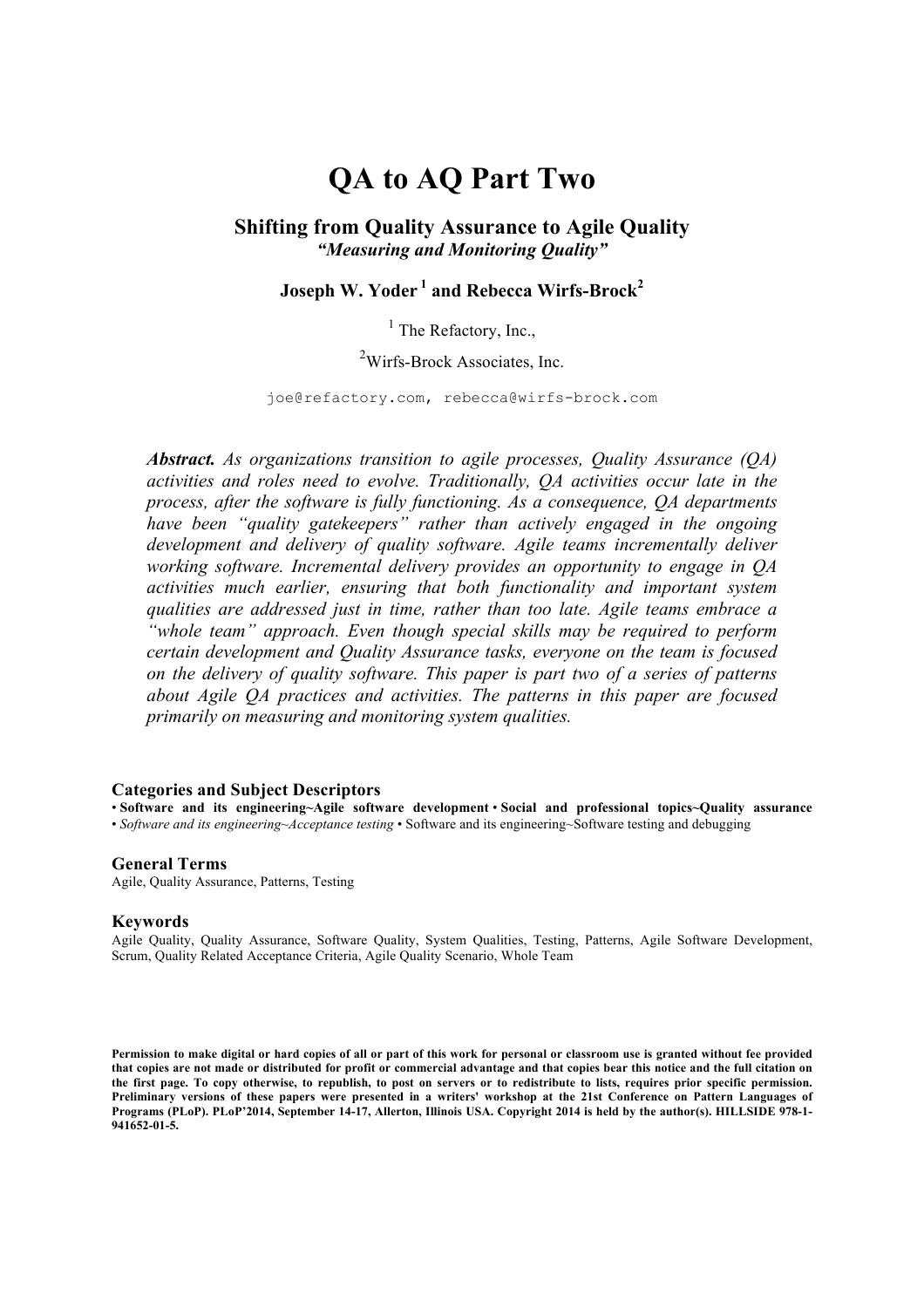## **Introduction**

An important but difficult task for any software development team is identifying the important qualities (e.g. non-functional requirements) for a system. Quite often these system qualities, such as reliability, scalability, or performance, are overlooked or simplified until late in the development process, thus causing time delays due to extensive refactoring and rework of the software design required to correct quality flaws.

Quality Control generally refers to inspection activities that occur at the end of a process. Quality Assurance or Total Quality Control is an alternative to Quality Control which recognizes that inspection at the end is ineffective and that you can be more effective if you take a more holistic approach that builds quality into your process from the start, engaging the whole team. Given its original intent, it is ironic, or perhaps tragic, that Quality Assurance has come to be associated with late-in-process activities performed only by QA personnel. Too many so-called Quality Assurance departments don't seem to have learned what Quality Assurance means<sup>1</sup>. As organizations move to being more agile, it is important that this transition also includes Quality Assurance (QA).

Typically, QA groups have worked independently from the software team. However, in agile teams, QA works more closely with the whole team, including business, management, and developers on an ongoing and daily basis, helping to ensure quality in all facets of development. Because QA is more engaged throughout, Agile QA requires additional skills. For example, Agile QA needs to understand both requirements and the code and know how to write their own automated suite of test cases.

Previously in [YWA] we introduced 24 patterns to address issues about being agile at quality and wrote patterns for 6 of them and patlets for the rest. A list of all the patlets is included in the appendix. We organize our software-related Agile Quality patterns into these categories: fitting quality into your process, identifying system qualities, making qualities visible, and being agile at quality assurance. The patterns written in our previous paper were *Integrate Quality* into your Agile Process, *Agile Quality Scenarios*, *Quality Acceptance Stories*, *Fold-Out Qualities*, *Whole Team*, and *Quality Focused Sprint*.

This paper extends our original work with additional patterns for identifying system qualities and making them visible: *Find Essential Qualities*, *Agile Landing Zones*, *Measurable System Qualities*, *Agree on Quality Targets*, *Recalibrate the Landing Zone*, and *System Quality Dashboards*. It is useful for team members to be aware of important system qualities and have them readily available.

These patterns are intended for agile teams who want to integrate QA activities into their agile processes or who are concerned that system qualities are adequately addressed throughout their project. These patterns are applicable whether or not you have separate QA teams and roles or extensive agile experience.

Our patterns are written in the spirit of Edward Deming's fourteen principles for business transformation and improvement [De]. Consequently, our patterns focus on actions for improving software quality and integrating QA concerns and roles into the whole team. Our patterns are written according to Takashi Iba's Patterns 3.0 pattern languages [IBA] for guiding human action.

 <sup>1</sup> Inspired by an email dialog with one of our reviewers, Jason Yip.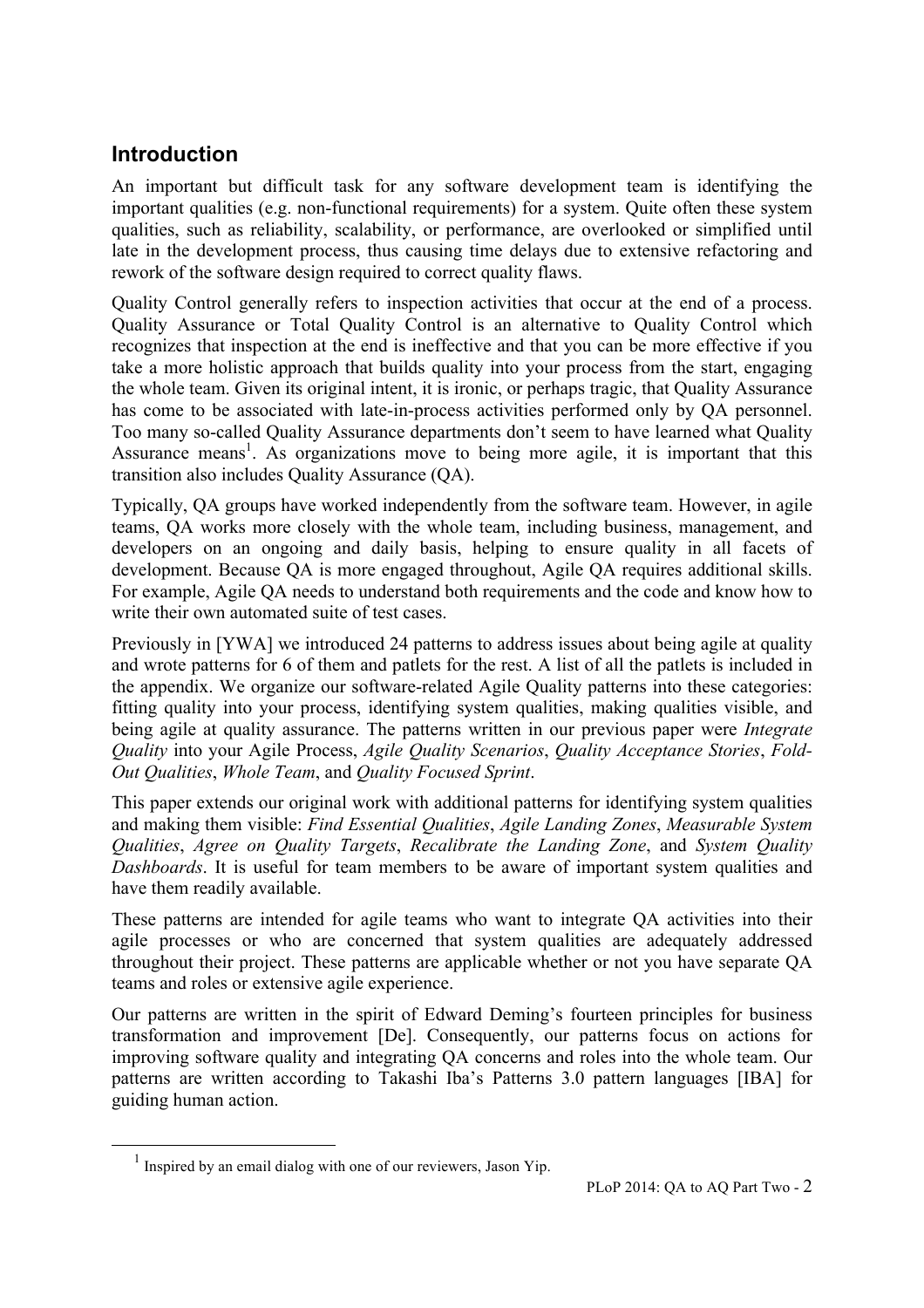# **Find Essential Qualities**

*"The ability to simplify means to eliminate the unnecessary so that the necessary may speak."* —Hans Hofmann



Quite often essential system qualities are overlooked or simplified until late in the development process. This can cause delays due to extensive refactoring and rework of the software design in order to correct quality flaws. To avoid extensive rework it is important that agile teams identify these fundamental qualities and make those qualities visible to the team in a timely manner.

#### **How can agile teams understand essential qualities for an evolving system?**

### $49.49.49$

Not focusing on fundamental qualities early enough can cause significant problems, delays and rework. Correcting functional flaws can be time-consuming. Remedying performance or scalability deficiencies can require significant changes and modifications to the system's architecture.

If essential system qualities were identified and addressed during earlier sprints, significant architectural verification could be performed earlier, preventing significant disruptions or delays caused by architectural flaws.

Focusing on system qualities sometimes distracts from important functional requirements. The hard part is trying to appropriately divide your attention between functionality and system quality concerns.

On one hand it would be good if you could develop and automate tests for all system qualities. It would be great to test system qualities daily. However, for example, testing something like usability could be expensive and not practical to test so frequently. Trying to find a reasonable balance between how often the tests are ran versus the costs of performing the tests can sometimes be difficult.

### 12 : 12 : 12

**Therefore, have team meetings at opportune times with important stakeholders to brainstorm the most important qualities that need to be considered for the system.** At the start of a project it is important to identify essential qualities critical to the success of the project. This can be done via an agile quality attribute workshop where you agree on essential qualities, and make sure they are visible to team. These workshops should include key members such as the product owner, developers, architects, quality assurance, and the customer. Agile quality attribute workshops need not be not long, drawn out affairs.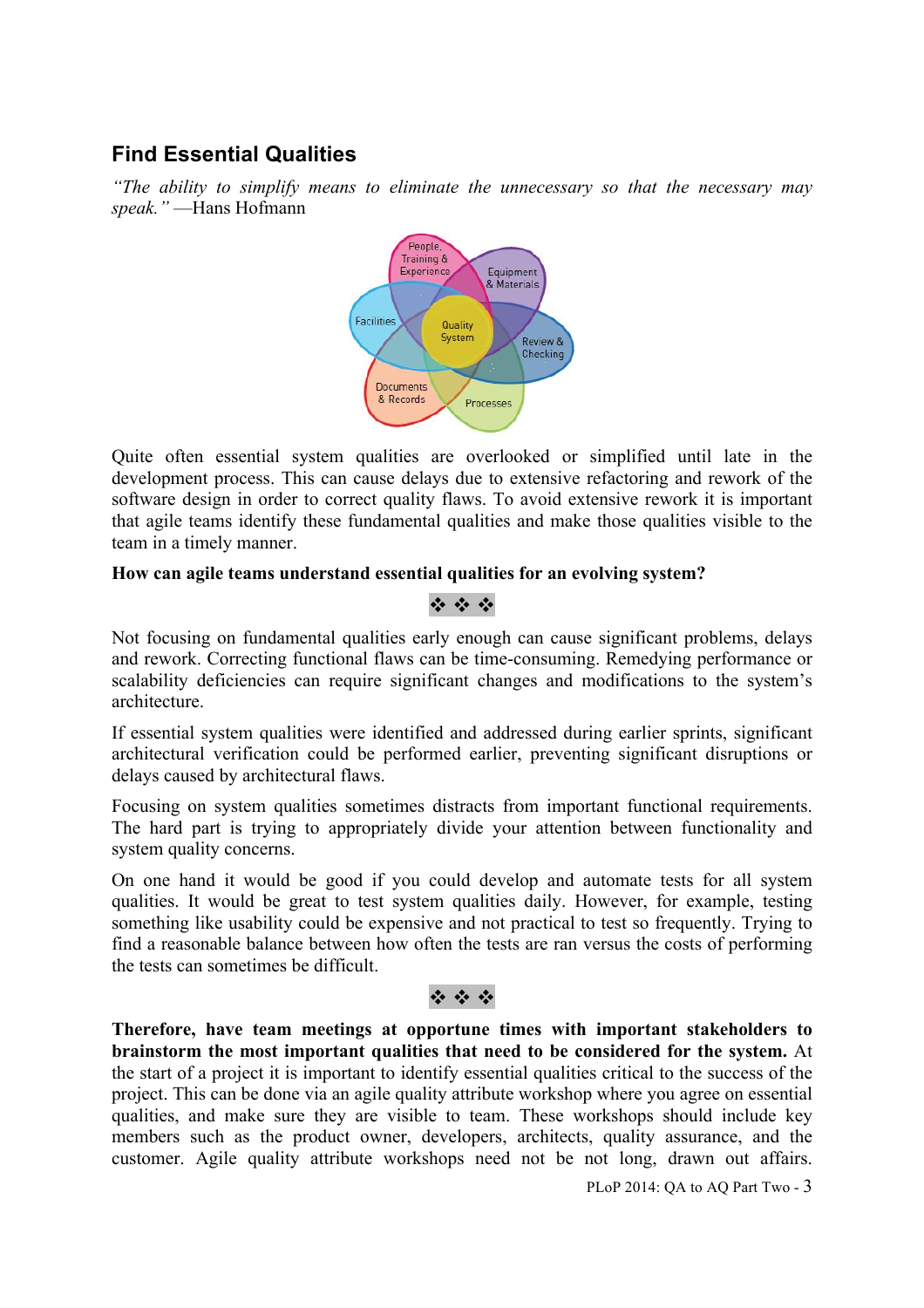Whenever there are major changes to the roadmap or new system qualities become apparent, the team can choose to hold another quality workshop.

During a quality workshop, which might last an hour or two, simple collaborative techniques can be used to identify and characterize system qualities. A *Quality Chart* can be put on a whiteboard that team members use to note specific quality concerns. People can identify a concern and write it on a sticky note that is associated with a specific system quality (such as performance or reliability). The team can vote on what they consider most important and urgent and then write *Agile Quality Scenarios* for those. Teams can use quality sheets or templates to record the quality scenarios.

After formulating a product or project roadmap, which outlines the major features and the order that they could be delivered, potential architectural risks can be identified. Based on these risks, quality-specific concerns can be identified and tied to roadmap features. A rough timeline of when specific qualities and architectural capabilities need to be delivered that enable specific features can also be sketched out and included on the backlog.

Also, during sprint or release planning is another good time to revisit and address any new system quality concerns. Team members can identify specific system qualities that need to be delivered in the release and write *Quality Stories*, and identify activities needed to achieve them.

Essential system qualities can be monitored throughout the project with *System Quality Dashboards*.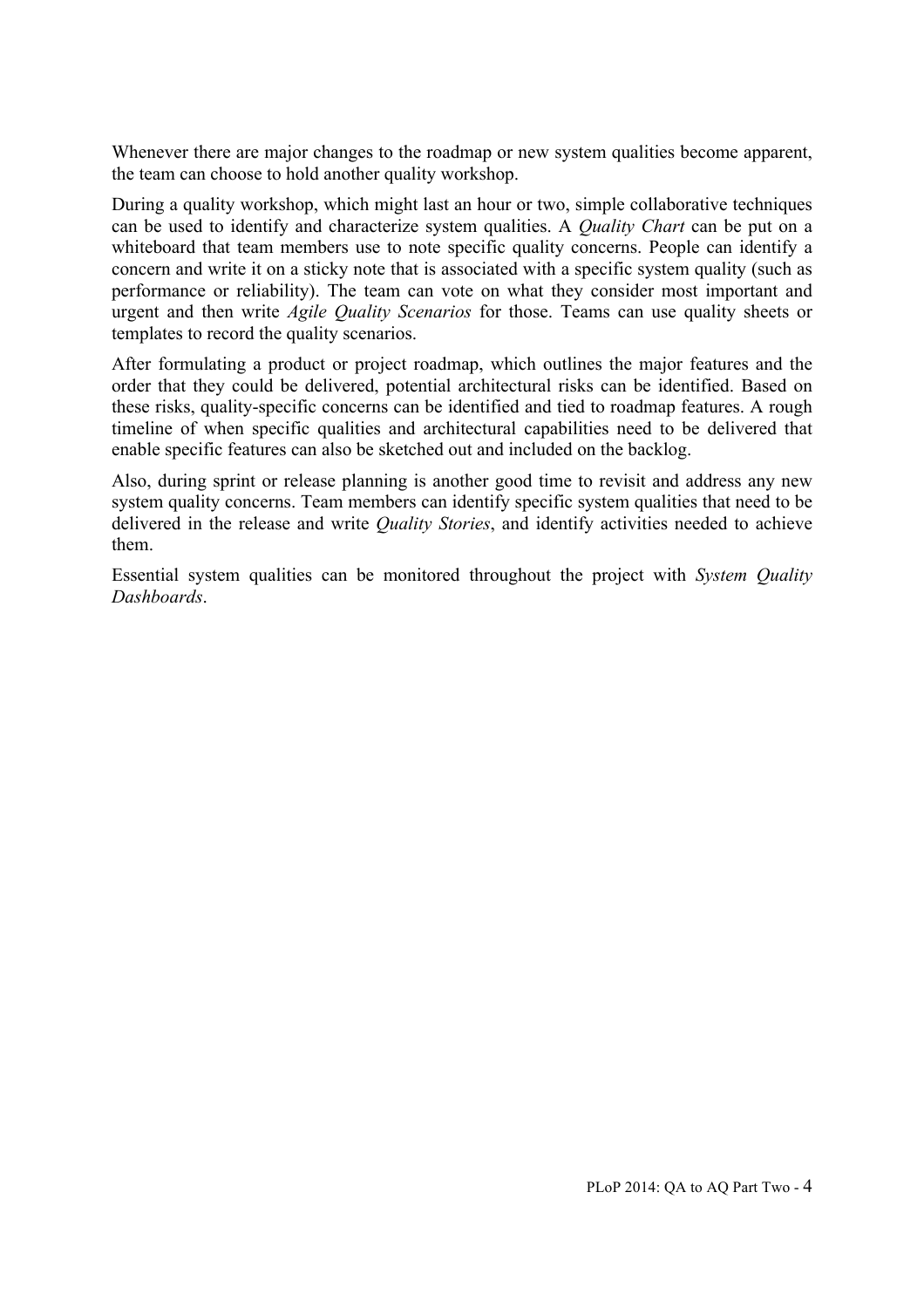# **Agile Landing Zones**

*"Skate where the puck's going, not where it's been"* —Wayne Gretzsky



On a complex project or product, you need to be aware of those system qualities that contribute to your project's success. You don't want these essential success criteria to get lost in with the myriad of other requirements.

You also need to make design tradeoffs as you implement your system. Almost always these tradeoffs have architectural implications, so your definition of success needs to be somewhat flexible—you may have to compromise on one design goal in order to achieve another. **How can you understand and monitor those system qualities that need to be addressed in a way that allows you to make thoughtful design tradeoffs?**

### $49.49.49$

It is important to identify essential qualities early so that they can be prioritized and contribute to your definition of done. You also need some flexibility in defining what's "good enough." So, you don't want hard and fast (inflexible) acceptance criteria values for all system qualities.

For some system qualities, there isn't one specific number you are aiming for, but you know what is minimally acceptable. For other qualities, you may have specific targets, but you are willing to compromise on them in order to achieve other system quality objectives. You want flexibility in achieving some quality requirements and overall accountability.

### \* \* \*

**Therefore, define and use an agile landing zone.** A landing zone [Gilb] is a set of criteria used to monitor and characterize the "releasability" of a product. An *agile* landing zone [W2011a] is one where all the criteria and acceptable values are not fixed or known at the beginning. The criteria and values of an agile landing zone take shape over the lifetime of a project. Landing zone criteria are similar to release criteria, except they provide for tolerances in acceptable values. There isn't one number you are aiming for; you have a range of values for each system quality attribute you are targeting. This gives you some flexibility in defining what's "good enough," allowing you to make tradeoffs as long as you *Agree on Quality Targets.*

There are three possible values for any landing zone criteria: minimum, target, and outstanding. A minimum value is something you are willing to live with, although you may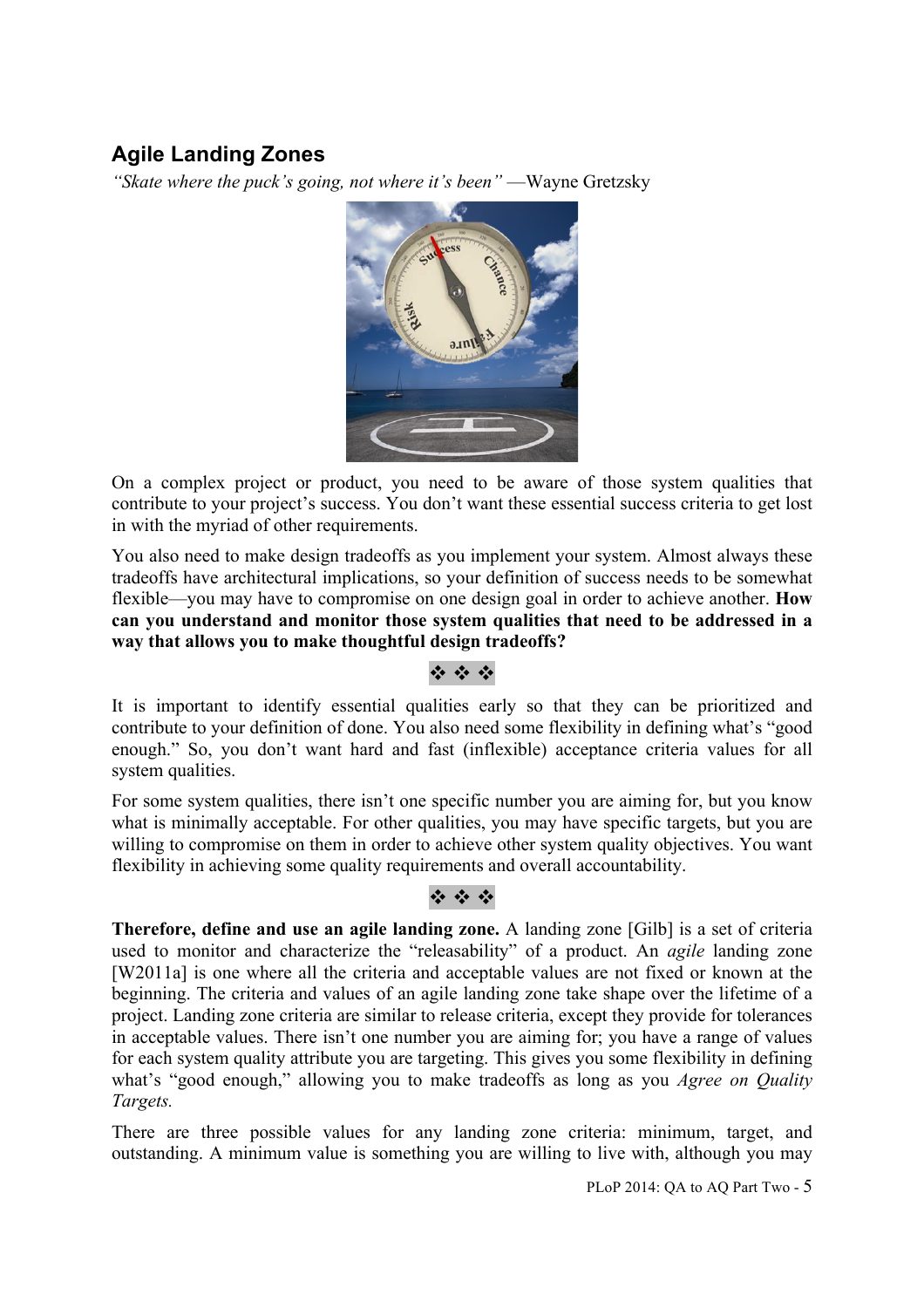aspire for a higher value. A target value is what you think you can achieve with reasonable cost and effort. An outstanding value is something that you believe might be achievable but not without significant effort. Sometimes minimum and target values may be identical; that just indicates that you have limited flexibility in achieving acceptable qualities.

Alternatively, where you have the least flexibility in your requirements, you might simply want to define acceptance criteria with specific values that must be met. Only use landing zones for those quality attributes that have some degree of flexibility in their outcome.

Table 1 is an example of a landing zone for a loan processing system (all the values have been concocted, for simplicity's sake; any relation to landing zones for real projects is coincidental). Each row represents a task that needs to be performed using the loan processing system.

The values represent the actual time it takes to complete a business task using the system. Tasks may or may not be initiated by users. Some are triggered by incoming data or by a change in the state of a loan (adjusting a loan's interest rate or assigning a loan processor). Others involve adding configuration data, writing additional code and deploying changes to production.

For example, a minimally acceptable time for the quality attribute "Adding a new loan agreement" is two weeks; the target is to enable the user enter all the information for a new loan agreement and have it configured into the system within 24 hours. "Adding a new loan product" is targeted for two weeks because several activities and actions that need to be completed in order to support processing a new kind of loan.

| <b>Quality Attribute</b>  | Minimum | Target   | Outstanding |
|---------------------------|---------|----------|-------------|
| Adding new loan agreement | 2 weeks | 24 hours | 12 hours    |
| Add new loan product      | 3 weeks | 2 weeks  | 1 week      |
| Adjust loan               | 4 days  | 2 days   | $1$ day     |
| Access loan risk          | $1$ day | 6 hours  | 10 minutes  |
| Assign loan processor     | month   | 1 week   | $1$ day     |

Each row in the landing zone represents a measurable requirement (see *Measurable System Qualities*) which has a range of acceptable values labeled Minimum, Target, and Outstanding. The goal is to have each requirement within this range at the end of development. Inside the range is the desired value, labeled *Target*. *Minimum*, *Target*, and *Outstanding* are relative to your budget and timeframe.

If you have more than a few attributes, it can be helpful to organize your landing zone according to system quality category: e.g. performance, data quality, reliability, usability,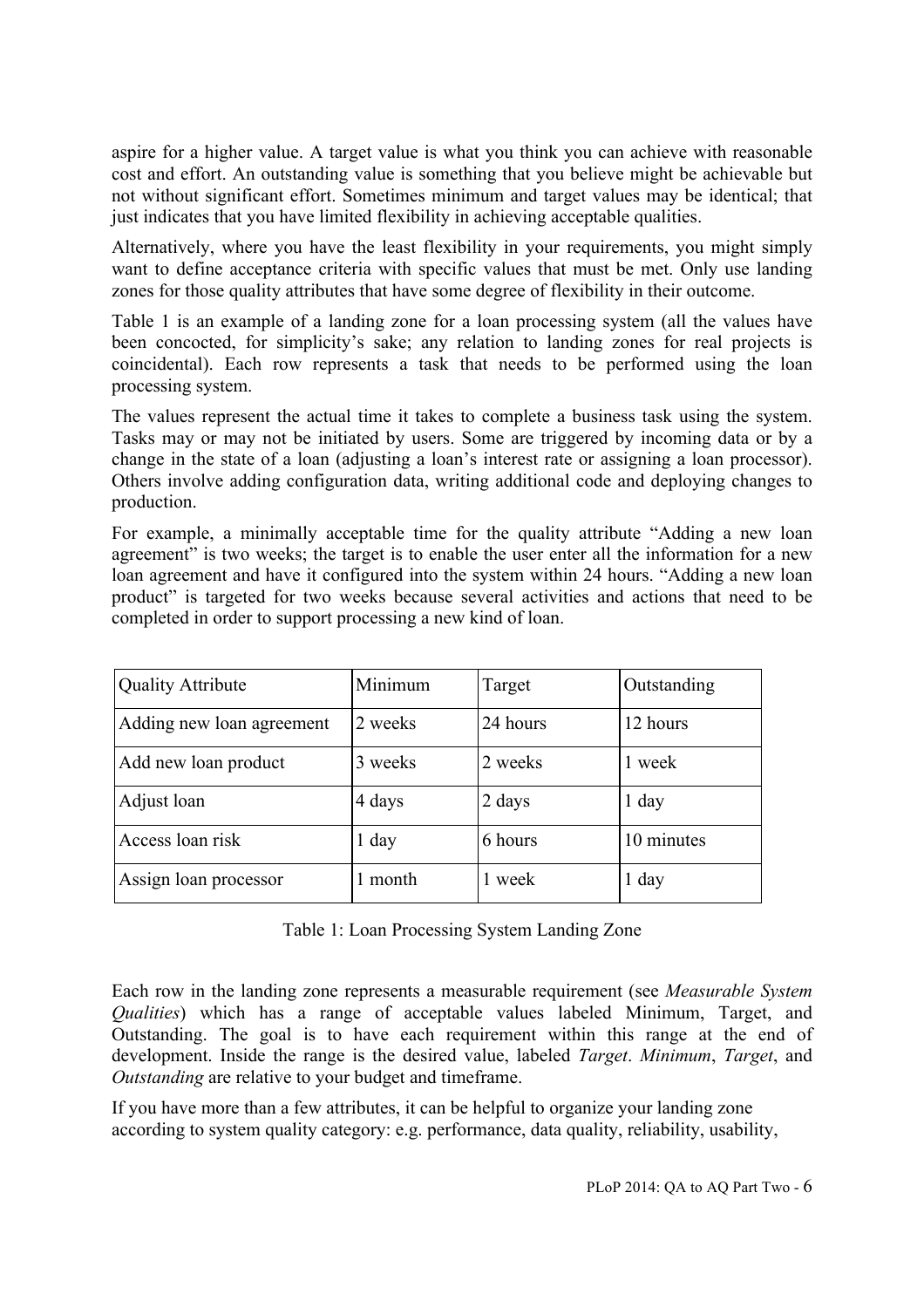etc.) and their priority. Table 2 illustrates a portion of a landing zone which has been organized according to the system quality category being measured.

| Category     | <b>Quality Attribute</b>                                                             | Minimum   | Target   | Outstanding     |
|--------------|--------------------------------------------------------------------------------------|-----------|----------|-----------------|
| Performance  | Throughput<br>(transactions per day)                                                 | 50,000    | 70,000   | 90,000          |
|              | Average transaction<br>time                                                          | 2 seconds | 1 second | $\leq$ 1 second |
|              | $\ddotsc$                                                                            |           |          |                 |
| Data Quality | Inter system data<br>consistency (percent<br>critical data attributes<br>consistent) | 95%       | 97%      | 98%             |
|              | Data Accuracy                                                                        | 97%       | 99%      | $>99\%$         |
|              |                                                                                      |           |          |                 |

Table 2: Landing Zone organized by Quality Category

A landing zone helps you focus on a few critical things to monitor (instead of hundreds). Your goal should be to only include those criteria that are critical to your project's success. If you do, it will be easier to see a bigger picture and make sense of it: when one attribute is edging below its minimum, what is happening with the others? Are they trending below minimum, too? If so, you have a big problem with achieving your overall product goals. No, and you have a landing zone which allows you to achieve a successful product/system launch even if every requirement isn't exactly on target.

Expect the criteria in an agile landing zone to shift and be adjusted over time. Initially, you may define those parts of your landing zone that you expect to achieve over the next few months, leaving the rest of the landing zone purposefully sketchy. What initially appeared to be achievable or reasonable targets may change in light of new facts or market changes. No one wants to deliver yesterday's product to today's market. Landing zones, like release criteria can and do change.

For example, you may have worked hard to meet some early achieved landing zone targets, only to find out that your early decisions had negative consequences on future work. You may have created some technical debt that either needs to be paid off in order to achieve your next targets. Given time or budget constraints, you may decide to *Recalibrate the Landing Zone* (and set expectations lower).

If you *Qualify the Roadmap* and include these system quality attributes in your *Agile Landing Zone* you can get a sense of when they should be considered. *Agile Landing Zone* targets can be made more visible to the team through various means such as putting them on *Quality Charts* or on the *System Quality Radiator*.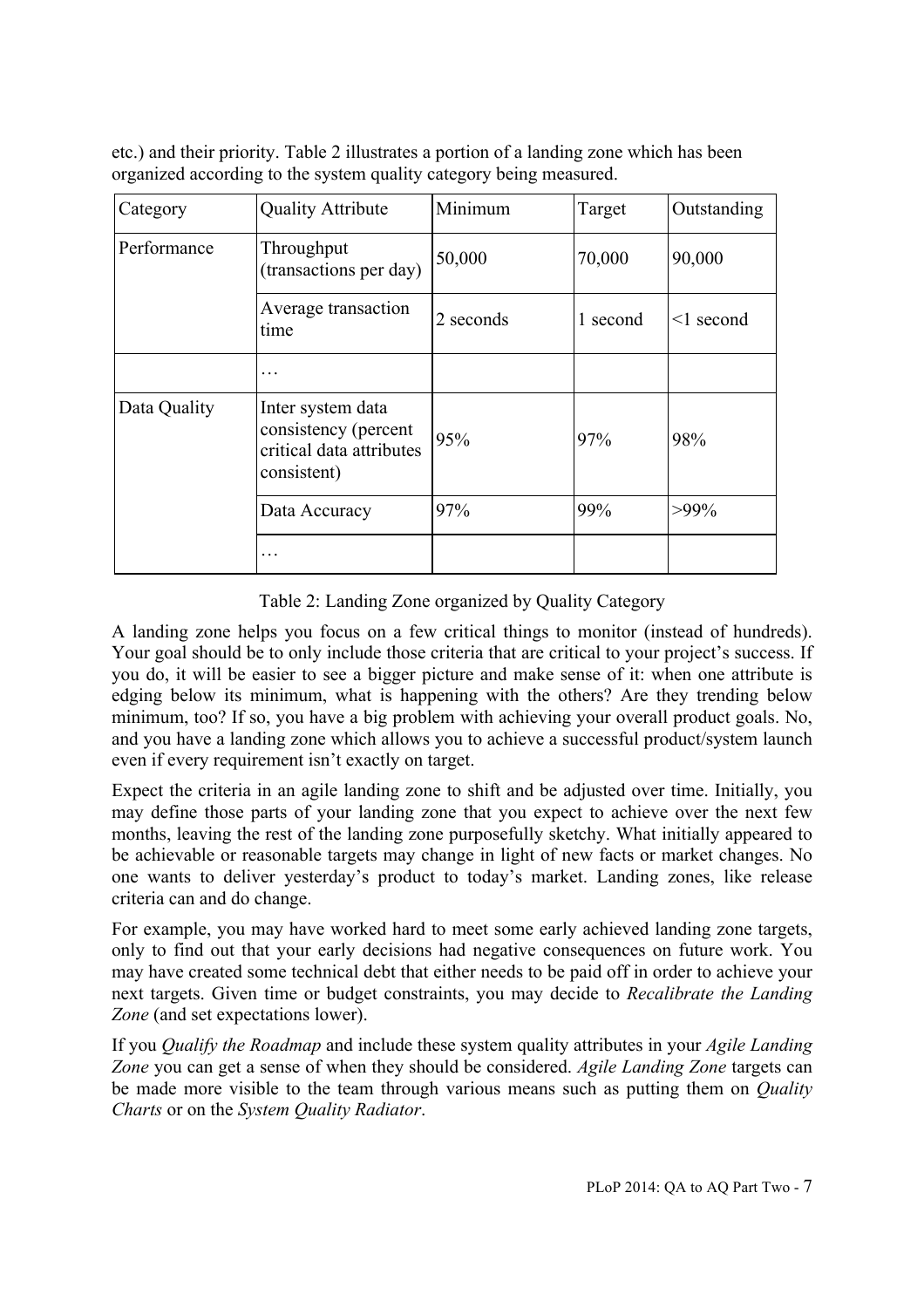# **Measurable System Qualities**

*"Every line is the perfect length if you don't measure it."* ―Marty Rubin



To know whether a desired quality has been achieved it has to be measured. The description of the quality and the specific aspect you are trying to measure can't be vague or fuzzy. **How can you decide on what values you expect for a quality and how to measure them?**

### $\mathcal{L} = \mathcal{L} = \mathcal{L}$

For system qualities, like performance or throughput, this may be relatively easy: performance can be measured by profiling system performance for a particular scenario, perhaps repeatedly to obtain an overall average.

Other qualities, like reliability, may require a complicated set of measures made over a period of time.

Some qualities, like usability, at first glance may appear entirely subjective and as a consequence impossibly difficult to measure. High-level quality attributes may need to be decomposed into smaller ones that are measured and aggregated.

Some qualities are difficult or costly to measure. Complex qualities can take quite a bit of effort to measure.

You want to make frequent measurements as you are designing and building your system so that you can react to changes in quality.

Balancing the time and effort required to make a measurement with the information it yields can be difficult.

### $4.44$

**Therefore, define an appropriate way to measure a quality and to describe it with only as much accuracy and precision as you need.** This involves defining or finding an appropriate way to measure (the meter) and describing accurately the values you expect (the scale) [Gilb].

There are three types of scales of measure: natural, constructed, or proxy. A natural scale is one that is obviously associated with a specific quality and is usually the easiest to agree upon. Examples are elapsed time to perform a system operation in milliseconds or the number of page hits in 24 hours. A constructed scale is one that is built specifically to measure a quality, for example, a 7-point user satisfaction scale.

Sometimes it is difficult to know how to directly measure system qualities. In this case you can use a proxy scale to measure parts of the system to give a feel for a certain system quality and then extrapolate expected values. A proxy scale is an indirect measure of quality, for example, projecting system throughput by using sample data and running transaction scripts.

PLoP 2014: OA to AQ Part Two -  $8$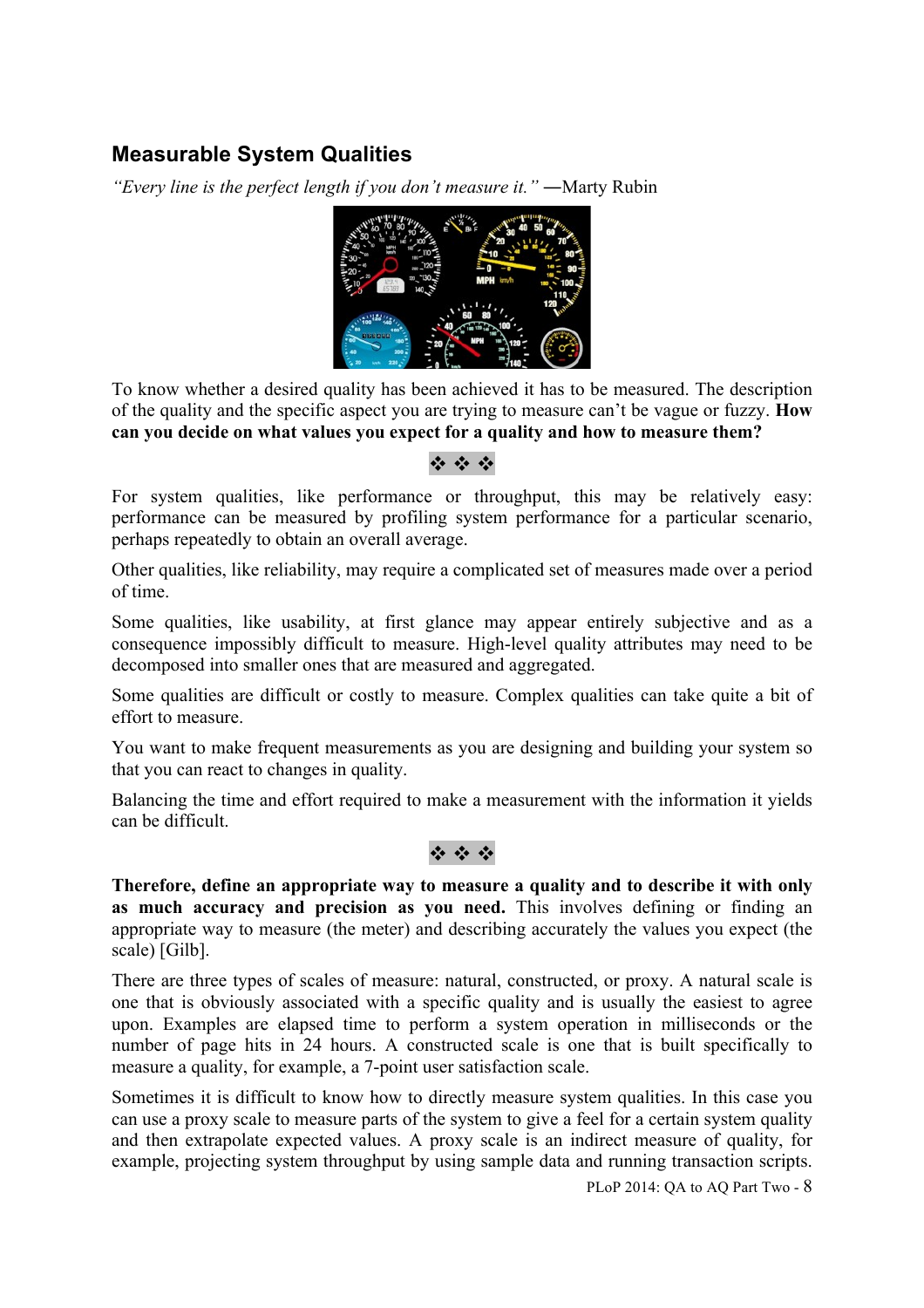Select a proxy scale if it would be too costly or time-consuming to measure a quality directly. It may also be that you need to construct a proxy scale when parts of the system are not yet completed or integrated. You may want to start by measuring using a proxy, then transition to a natural scale if you want to continue monitoring the quality in production.

Since adding necessary precision and accuracy can be difficult, especially for usability qualities, let's illustrate how to improve upon the extremely vague statement, "the system must be easy to use"

A first attempt adds more precision by identifying a specific task and what "easy" means for that task:

*Eighty percent of novice users should successfully place an order for a single item in under 3 minutes without assistance.*

We can add more details; we're not only want to qualify the speed of placing on order but also whether online help is an aid or a hindrance:

*Eighty percent of novice users should successfully place an order for a single item in under 3 minutes only using online help for assistance.*

There are two key ideas about measuring "easy to use." First, there is a scale which constrains the possible values of what we are measuring: Time required for a novice to complete a 1-item order using only online help for assistance. Second, there is a meter, which defines how we are going to make our measurement. Since we don't want to only measure one user and extrapolate to all users, we may decide on average the times obtained for 100 users during testing.

It's best to find a natural scale. People usually won't to argue about it being "good." If you can't find a natural scale, look next for a proxy. You may need to decompose what you are trying to measure into smaller parts and try again. For example, *"Adding a New Loan Agreement"* involves several sub-steps, each requiring time to perform. And you may need several different scenarios to specify expected values under different circumstances.

Finally, you may need to incorporate qualifiers to make things specific when you need the precision. For example, it isn't just any old user's response we're trying to measure, it is:

*Time required for a novice to complete a 1-item order using only online help for assistance.*

A meter can be an agreed upon way to provide a measurement. To find a meter, look at the scale. If no obvious meter comes to mind, ask others for their experiences or look for "offthe-shelf" tools that come with reasonable meters.

Once you've found a meter, check that:

- Stakeholders agree it is adequate,
- There isn't a more cost effective meter, and
- You can test it on the system, ideally, before it is deployed.

It is important to *Agree on Quality Targets* for whatever you measure. These *Measureable System Qualities* can ultimately be included in the *System Quality Dashboard*s that might be used to monitor the production system.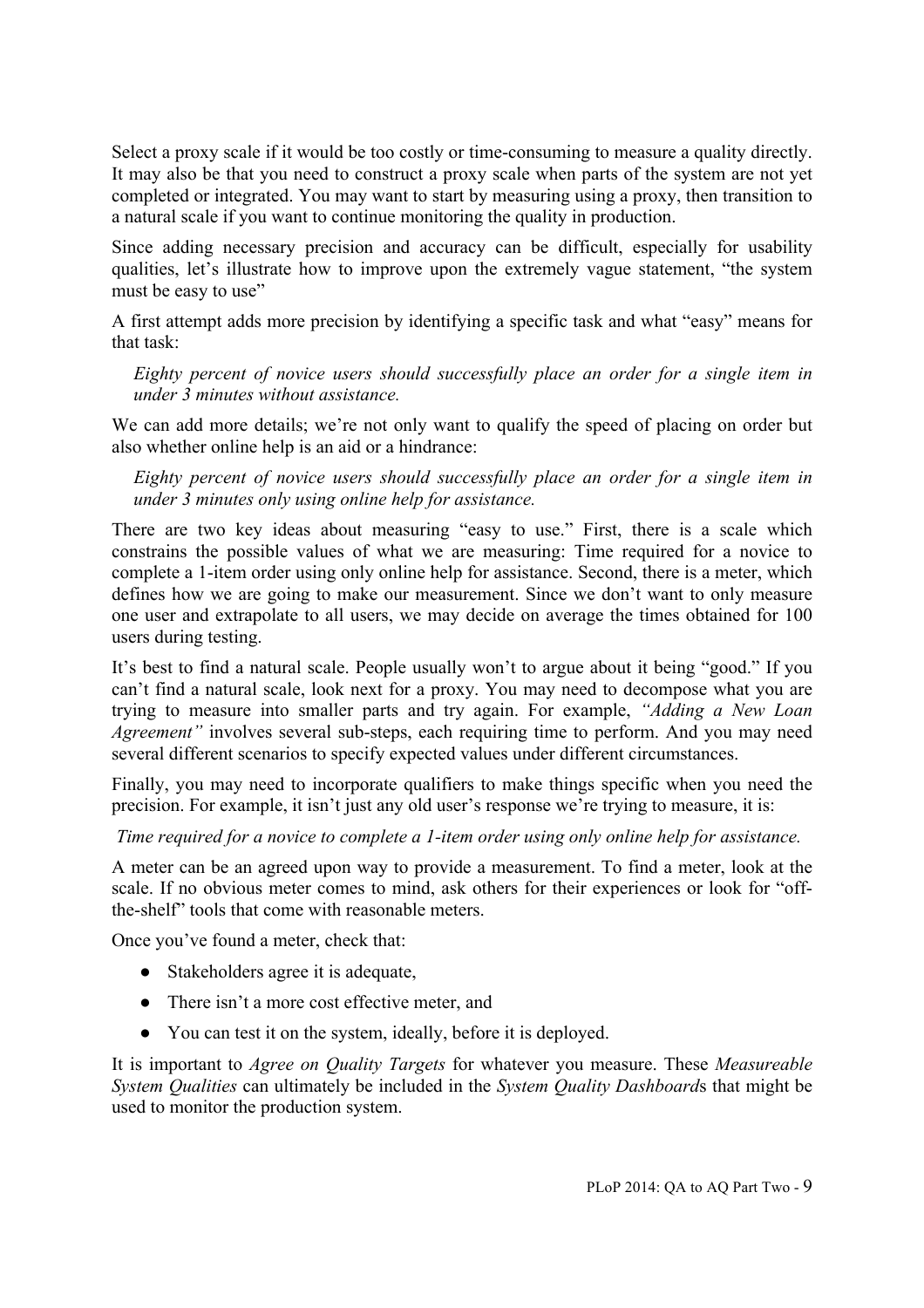## **Agree on Quality Targets**

*"An agreement cannot be the result of an imposition."* ―Nestor Kirchner



There are several areas where you need to define specific quality-related targets. You may have targets for performance, usability, internationalization, reliability or other nonfunctional qualities that broadly apply to several user stories or across a number features. Or, you may have a specific system quality that you want to focus on and improve. How much improvement to strive for may be open to debate.

However, if you've done something similar in the past, the quality criteria to choose and their acceptable values may be obvious. At other times it can more of a challenge to reach agreement. **How can you reach consensus when defining quality acceptance criteria?**

### $4.44$

Diverse stakeholders have different interests, backgrounds and expectations. Not everyone may be equally informed. Some may hold contradictory opinions. Yet, in order to work towards a specific quality-related objective, everyone needs to buy in and work towards common measurable targets.

Technology constraints can limit what you can deliver at what cost. Sometimes technology choices are made due to business concerns or marketing trends. Technology decision have cost and quality ramifications that need to be considered.

Quality requirements priorities are often influenced by the effort to implement them and the effort needed to perform the benchmark.

### $49.49.49$

**Therefore, work towards informed consensus on quality-related targets. Ideally a small group of informed individuals should agree upon target values.** If you have diverse stakeholders with varying opinions, you may decide to give each stakeholder group a voice in identifying several qualities that are particularly relevant to them. These can be added to landing zone criteria that you've already established.

For first time landing zone builders, you might want to choose someone who knows about the product to take a first cut at establishing landing zone criteria [W2011b]. A business architect, product owner, or lead engineer might prepare a "proposed landing zone" containing reasonable values for quality criteria and values that are questioned, challenged, and then reviewed by a small group. For a landing zone, minimum, target and outstanding values should be agreed upon by the group. It is important to recognize how technical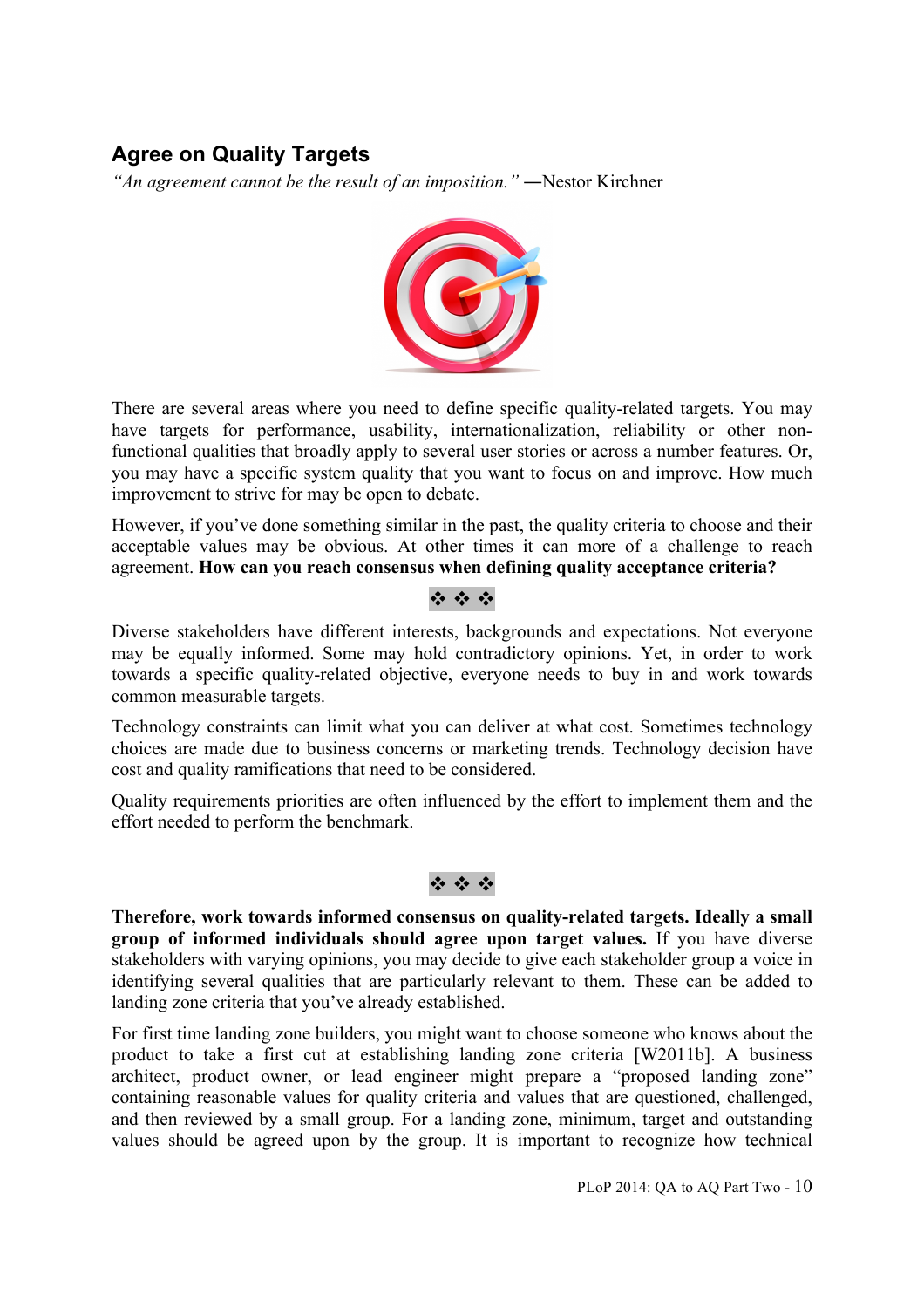considerations impact quality targets. Any assumptions about how these values can be achieved should be noted.

When you are coming up with specific values for quality scenarios, you might also use a similar approach. Some informed individual might make a rough cut at "proposed" values that are to be achieved. But a group of informed experts might refine initial values.

Discussions should be to the point, collaborative, and non-confrontational. Someone might propose a set of values based on historical trends and extrapolation. Or a software architect might propose values based on prototyping results or benchmark data. Or the team might declare a design spike to investigate reasonable and possible values. The group might end up agreeing to adjust numbers because the prototyping or design spike evidence was compelling. To effectively set quality value targets, the group should have mutual respect, trust and transparency, and no hidden agendas.

For example, on one program, the chief business architect made the initial cut of quality criteria and their initial values in the landing zone. He was a former techno geek who knew his technical limits. He had deep business knowledge, product vision and a sense about where to be precise and where there should be a lot of flexibility in the landing zone values. Consequently some criteria were very precise. Since they were in the business of processing a lot of transactions, they knew where they needed to improve based on projected increases in transaction volumes. The transaction throughput target for one business process was based on extrapolations from the existing implementation, taking into account the new architecture and system deployment capabilities. The minimum acceptable value was better than the current implementation (because why else would they be building a new system), but target and outstanding values were based on extrapolations of current capabilities. Other landing zone criteria related to maintainability were only generally categorized as requiring either a patch, a new system release, or online update support. The definitions for what was a patch, a release or an online update were nailed down so that there was no ambiguity in what was meant.

Possible ways of coming up with values include averaging informed individuals' estimates, using an existing system as a baseline, extrapolating values from similar scenarios, or benchmarking working code. Sometimes it may be necessary to create a spike solution to obtain estimates.

To reach consensus on specific quality scenario targets, you may need someone to play the role of facilitator. The facilitator should know enough about the program or product to be constructive, but they need not be the "authority" or "expert." That person should be good at gaining consensus and get the best from individuals who may have strongly held opinions and disagreements. Ideally, a facilitator knows enough about the product to offer constructive observations and has the ability to lead a small group forward in defining acceptable criteria and values. It can be more effective to have an informed facilitator to guide quality target definitions, than a dispassionate, uniformed one.

There are several times that an agile team needs to *Agree on Quality Targets*. For example, when an agile team is *Finding Essential Qualities* initial values for *Quality Scenarios* or *Agile Landing Zone* criteria need to be established. When *Recalibrating the Landing Zone,*  attributes are modified and agreement should be made by an informed consent by a small group of people on changes to values.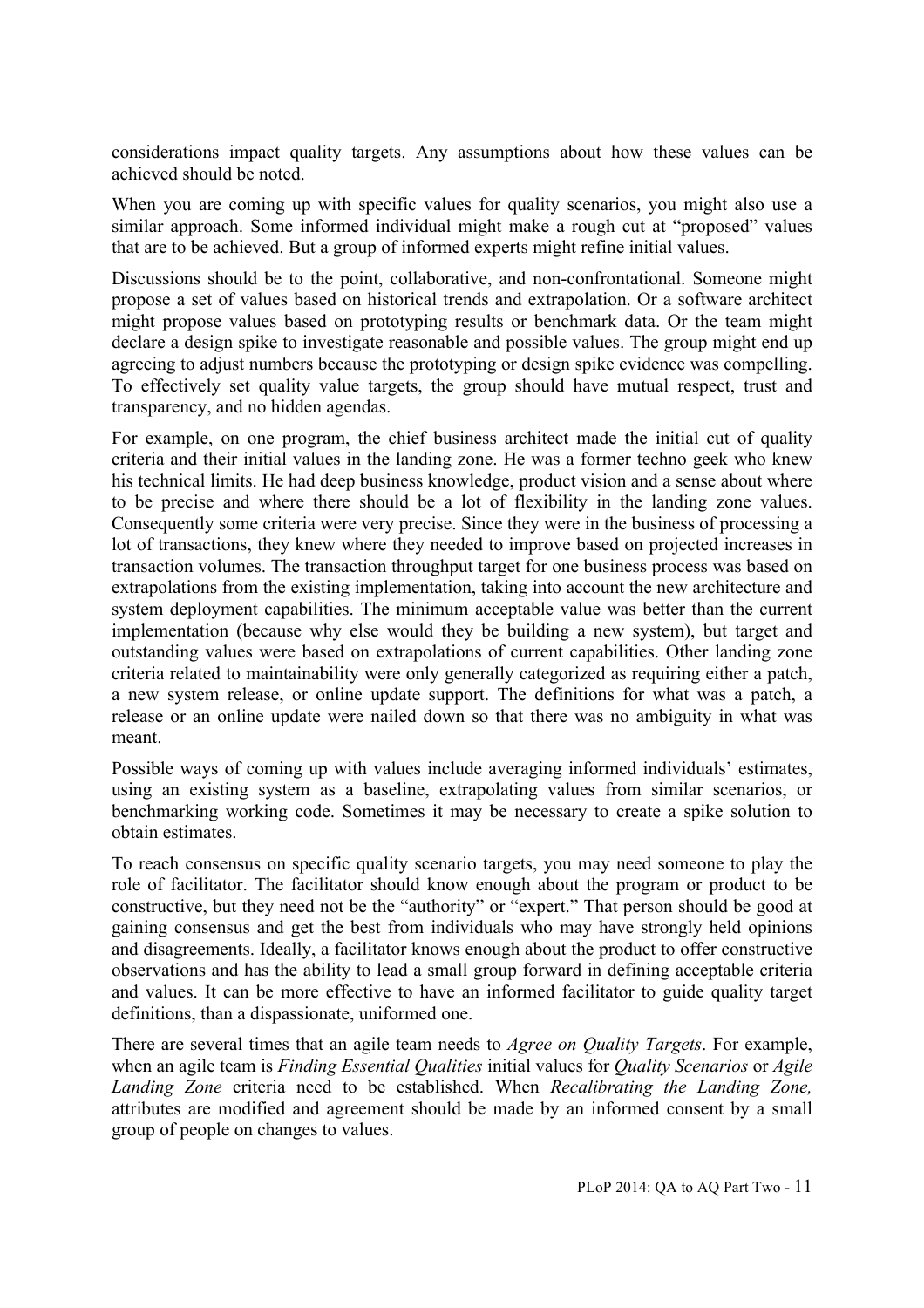# **Recalibrate the Landing Zone**

"*Test fast, fail fast, adjust fast."*— Tom Peters



Initially, you defined a set of landing zone criteria that you expected to achieve over a few iterations. You left the rest of your landing zone purposefully sketchy. As you've implemented new functionality, you have continued to add new landing zone criteria while monitoring the values of existing ones. **How can you continue to evolve your landing zone and keep it up to date?**

#### $\label{eq:2.1} \mathbf{a}_{1}^{\mathbf{a}}\mathbf{a}_{2}^{\mathbf{a}}\mathbf{a}_{3}^{\mathbf{a}}\mathbf{a}_{4}^{\mathbf{a}}\mathbf{a}_{5}^{\mathbf{a}}\mathbf{a}_{6}^{\mathbf{a}}\mathbf{a}_{7}^{\mathbf{a}}\mathbf{a}_{8}^{\mathbf{a}}\mathbf{a}_{9}^{\mathbf{a}}\mathbf{a}_{1}^{\mathbf{a}}\mathbf{a}_{1}^{\mathbf{a}}\mathbf{a}_{1}^{\mathbf{a}}\mathbf{a}_{1}^{\mathbf{a}}\mathbf{a}_{1}^{\mathbf{a}}\$

As you continue with development, it can become harder to keep criteria within their landing zone target values. Solutions that achieve newly identified landing zone criteria may impact your ability to maintain other values.

What initially appeared to be achievable targets may change in light of new information and your current implementation.

It is important to not be constantly shifting back and forth on the targets. However, in the spirit of agile, as you learn new information the target values can be reconsidered and prioritized as needed.

Although the product owner or client will see these targets as important, they maybe see these as a lower priority over other things that need to be done and may not understand the implication to the overall system.

Budget and time constraints can limit the effort you are able to devote to achieving important quality constraints.



**Therefore, rather than simply throw up your hands in defeat, revisit your landing zone criteria and reset expectations.** Some values may not be appropriate, given what you know now.

Because you are implementing your system incrementally and learning more about your system's capabilities and limitations, it is natural for the criteria in an *Agile Landing Zone* and their values to shift and be adjusted over time. What initially appeared to be reasonable targets will change in light of new facts or market changes. No one wants to deliver yesterday's product to today's market. Previous implementation decisions can affect or limit your ability to achieve newly identified criteria. For example, deciding to focus on meeting specific performance targets may have impacted usability or flexibility criteria.

Landing zones, like release criteria can and do change. In fact changing acceptable values for your landing criteria is not always a bad thing to do, especially if you are reacting to the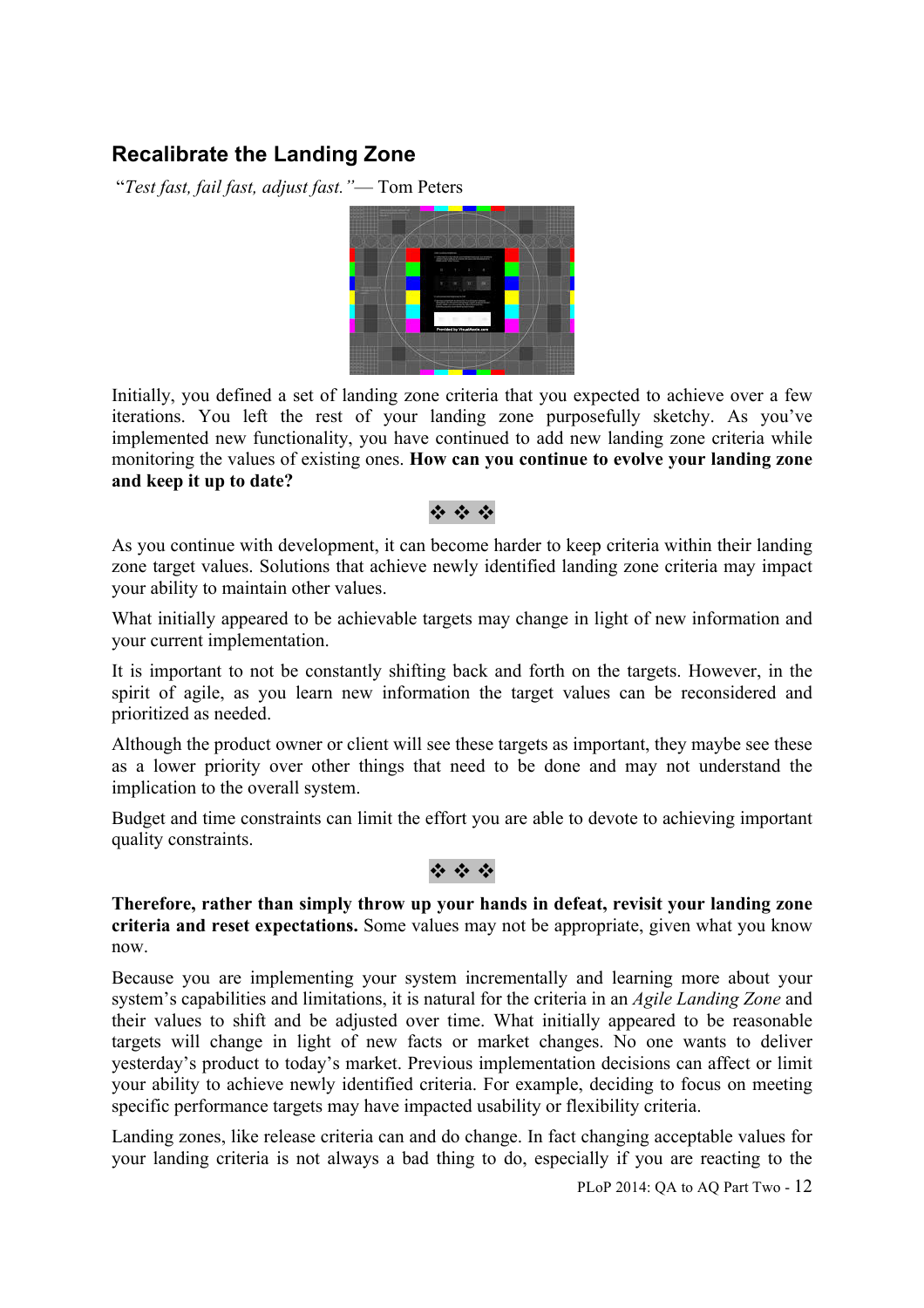current situation and making thoughtful design tradeoffs. This is part of your ongoing development cycle. It is important to prioritize work on quality targets and to maintain a balance between delivery of qualities and features.

For example, you may have created some technical debt that needs to be paid off in order to achieve some landing zone performance targets. Given time and budget constraints, you decide not to invest in design rework for the current release. It is more important to deliver working functionality on time than to make it fast. So, you opt to recalibrate your landing zone (setting acceptable performance criteria lower). You've made a conscious decision to redefine what is acceptable.

You might also recalibrate/readjust landing zone criteria upwards based on new information/system capabilities/technologies. For example, with experimentation you find that by tweaking cache and buffer sizes, you can increase throughput for an important data translation (ETL) process. Rather than simply move into the "outstanding" range, you also adjust the minimum acceptable value upwards and note that cache and buffer tuning should be considered for any time critical ETL process. When a team is recalibrating the landing zone it is often the case that the team will need to *Agree on Quality Targets*.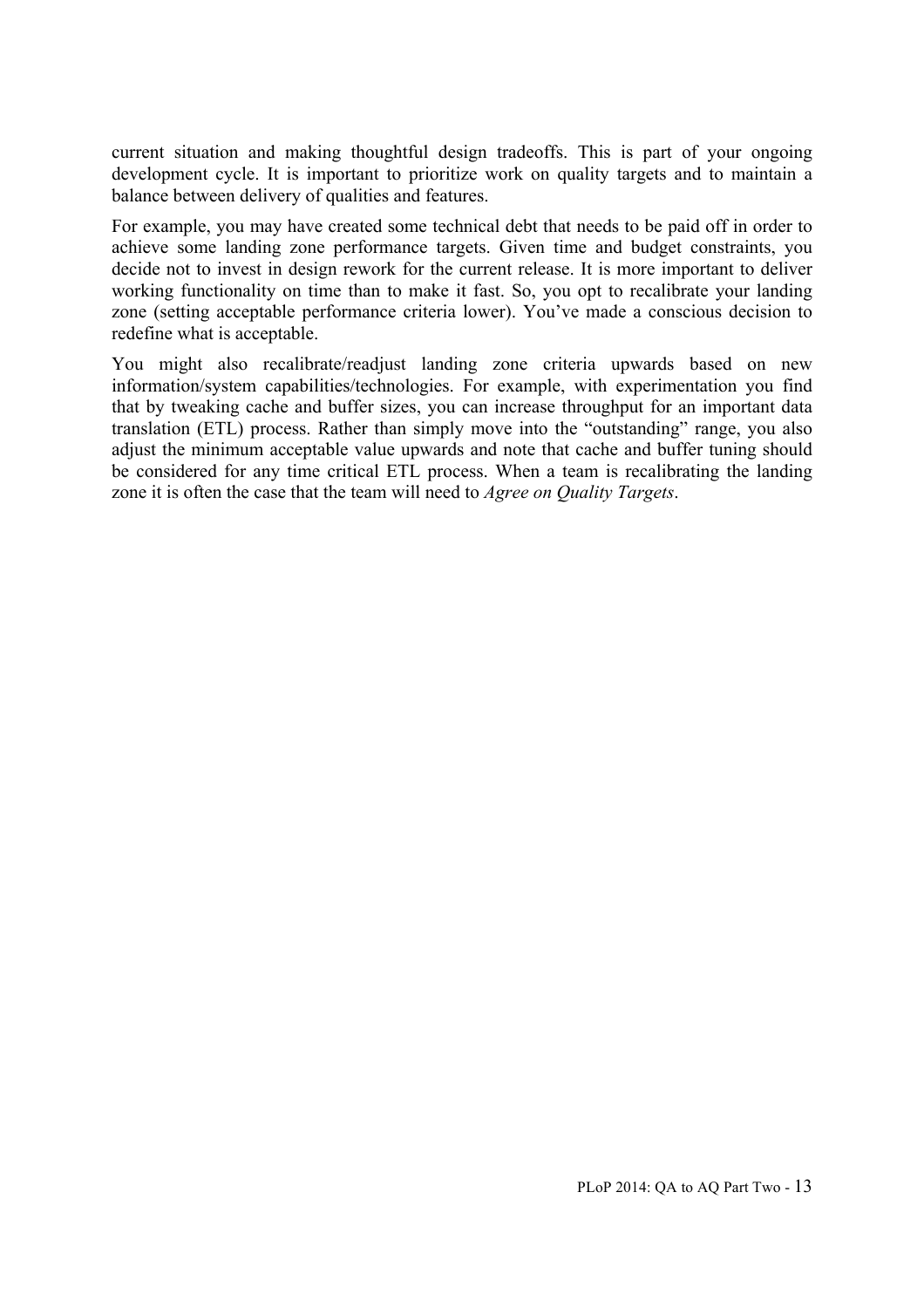# **System Quality Dashboards**

*"The dashboard needs to deliver data in a timely fashion, and that timeliness is dictated by which process is being represented in the dashboard"* —Keith Gile



Typically, agile software development focuses on features and functionality first before paying attention to other important system aspects such as architecture and critical qualities. On agile projects you hear statements like, "Make it work, make it right, then optimize it." Most agile practices push to develop important functional requirements as outlined by the product owner, which are prioritized on the work backlog. As the system evolves the team begins to better understand what system qualities are important and how to better measure them. As the system evolves, keeping track of these qualities becomes increasingly important.

#### **How can agile teams provide a means to make this information accessible and visible to the team?**

### $49.49.49$

Creating tools and dashboards takes time and often there are limited resources and people dedicated to building QA tools. Tools and dashboards can seem like a pointless luxury compared to making sure the system is meeting the requirements well enough to ship.

It can be difficult to know what qualities are important to monitor. As more and more qualities are built into the system, some are important to keep a watch on while others, once validated and made testable, are good enough.

If certain qualities such as security, performance and reliability are not regularly tracked,. they can be difficult to improve late in the development process. Although originally the system might meet quality constraints, as the system evolves, qualities can degrade if they aren't monitored and maintained.

Some qualities can be hard to accurately measure until the system functionality is complete. However, you want to know as the system evolves, whether you can achieve system quality goals.

### $29.49.49$

#### **Therefore, create dashboards to test and validate important qualities. As important system qualities are outlined and included in the backlog, note which ones should be monitored and where tools can be created to measure the system as it evolves.**

The first step is to outline the critical items that need to be measured and monitored on an ongoing basis. Some of these can start off with simple measures, exercising and measuring only partially implemented functionality. Initially, these can be incorporated into your existing test framework. Although initially you might be making simple measures, unless you incorporate them into a dashboard, they won't be readily visible. So you might want to incorporate these measurements into a dashboard that provides ongoing feedback on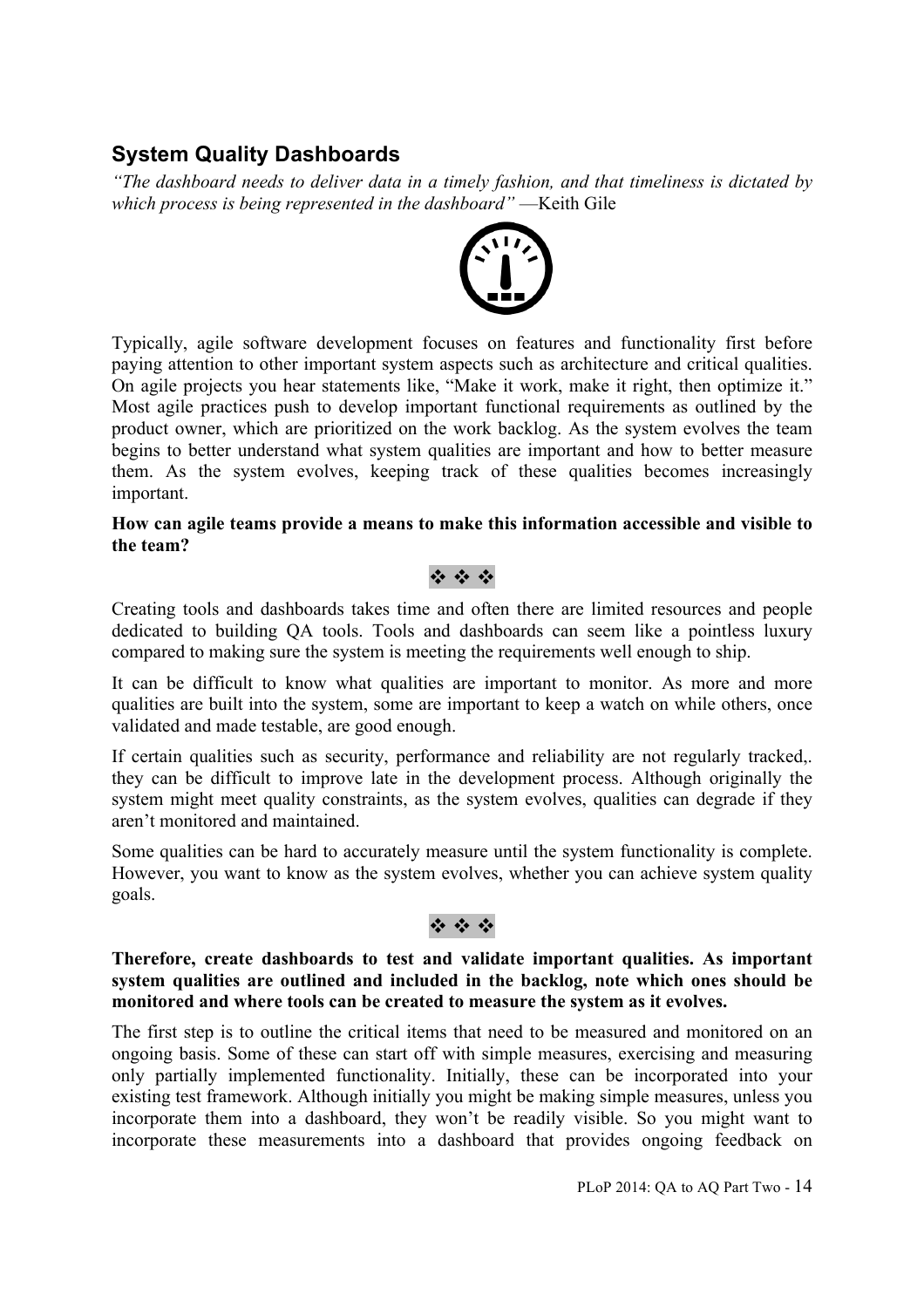important qualities as the system evolves. This is a form of "*Continuous Inspection*" [MYGA].

When should you build a dashboard or when should you buy one? When selecting a tool, it is important to know how easy it is to set up; i.e. does it "*Work Out of the Box*"[FY98]. If a tool provides all that is needed and is relatively easy to use, use the tool. However, some tools that provide powerful means of measurement can be costly or hard to use. So you need to decide between purchasing a powerful tool or using an open source dashboard that may not be as powerful. Another consideration is how well the dashboard integrates with your development environment.

Whether you buy or build a tool, consider what quality aspects should be shown and what frequency that they are measured. Does the dashboard perform quality-related tests when initiated by a user, showing results of tests executed during build or integration, or is it monitoring the production system? How frequently should contents of a dashboard be updated in order to be useful and what happens when measured values fall below minimally acceptable criteria? Some dashboard tools allow you to configure alerts and notifications when measured values cross a threshold. Figure 1 is an example of some third party open source tools for monitoring systems such as SonarCube.



Figure 1: Quality Dashboards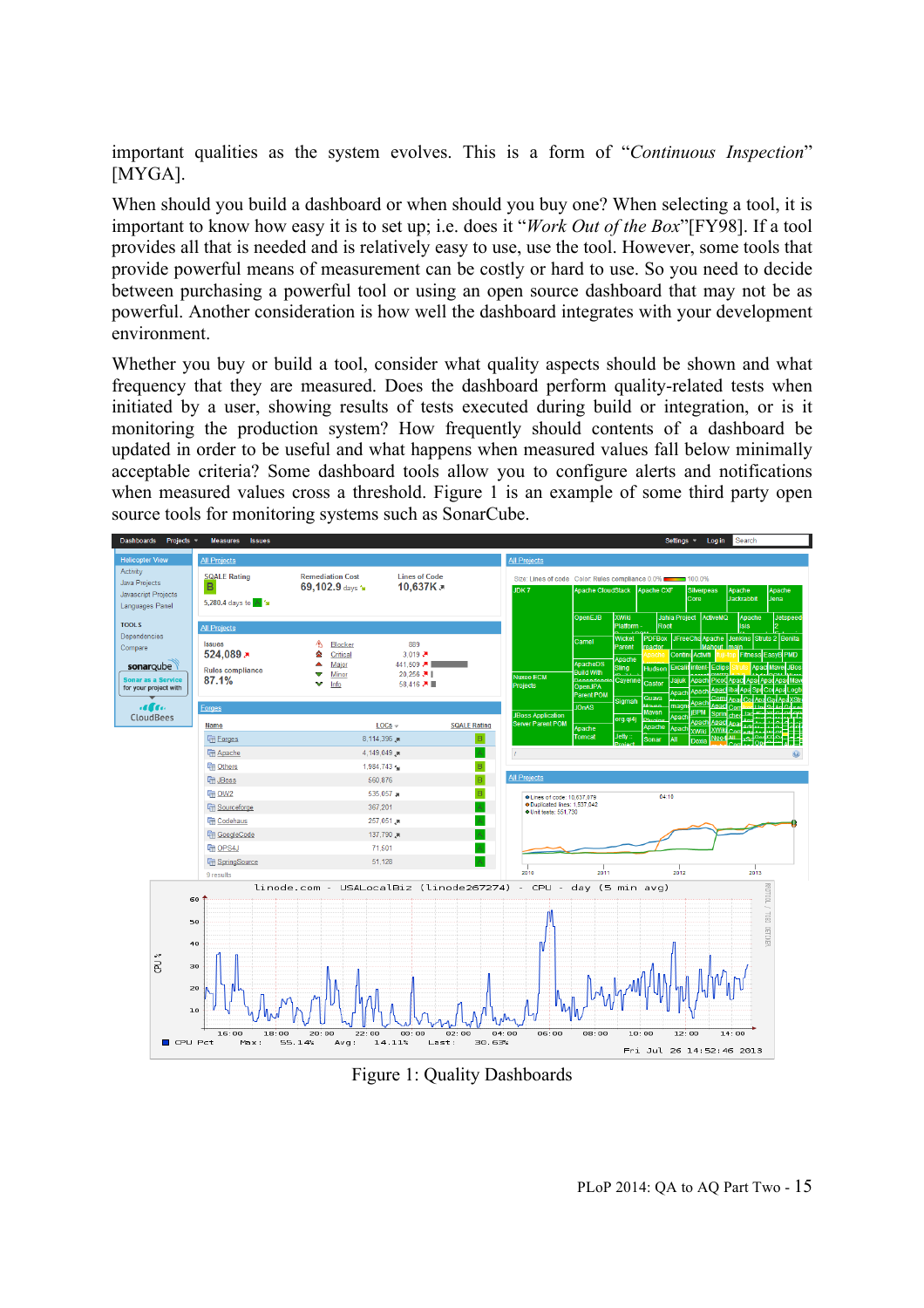Dashboards can show real-time results, for example, performance of running processes, or display quality values measured during check-in or system build quality tests. These dashboards can overlap with operational dashboards for production systems.

As the team *Recalibrates the Landing Zone* it is important to refine dashboards to include the newly updated values.

### **Summary**

This paper extends a set of initial patterns about "Becoming More Agile at Quality." The complete set of patterns includes both ways of incorporating QA into an agile process and agile techniques for describing, measuring, adjusting, and validating important system qualities. The patterns in this paper are related to measuring and monitoring qualities. Ultimately the authors intend to write all of the patlets in the appendix as patterns and weave them into a 3.0 pattern language for evolving and embedding Quality Assurance into an Agile Quality mindset.

#### **Acknowledgements**

We thank our shepherd Eduardo Guerra for his valuable comments and feedback during the PLoP 2014 shepherding process. We also thank our 2014 PLoP Writers Workshop Group, Yasunobu Kawaguchi, Michael John, Yu Chin Cheng, Hironori Washizaki, Marvin Toll, and Eduardo Guerra for their valuable comments.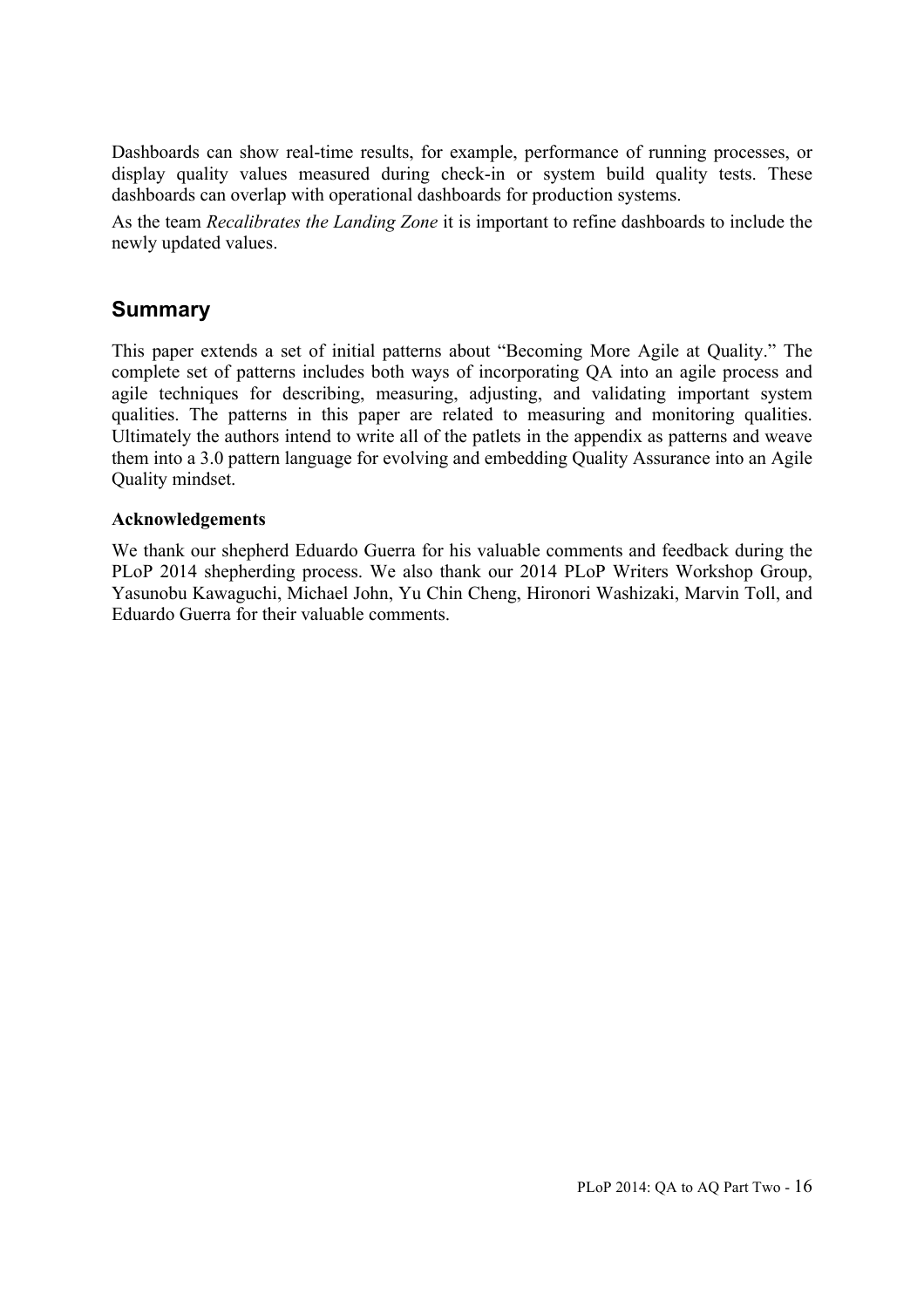### **References**

- [GILB] Gilb, Tom. 2005. *Competitive Engineering: A Handbook For Systems Engineering, Requirements Engineering, and Software Engineering Using Planguage.* Butterworth-Heinemann.
- [FY98] Foote B., and Yoder, J. 1998. *The Selfish Class*. Proceedings of the 3rd Conference on Pattern Languages of Programs (Monticello, Illinois). PLoP '96, Technical Report #WUCS-97-07, September 1996, Department of Computer Science, Washington University. Pattern Languages of Program Design 3 edited by Robert Martin, Dirk Riehle, and Frank Buschmann, Addison-Wesley, 1998
- [IBA] Iba, T. 2011. "Pattern Language 3.0 Methodological Advances in Sharing Design Knowledge," International Conference on Collaborative Innovation Networks 2011 (COINs2011).
- [MYGA] Merson, P, Yoder J., Guerra E., and Aguilar A., "Continuous Inspection: A Pattern for Keeping your Code Healthy and Aligned to the Architecture," 3<sup>rd</sup> Asian Conference on Patterns of Programming Languages (AsianPLoP 2014), Tokyo, Japan, 2014.
- [YWA] Yoder J., Wirfs-Brock R., and Aguilar A., "QA to AQ: Patterns about transitioning from Quality Assurance to Agile Quality," 3<sup>rd</sup> Asian Conference on Patterns of Programming Languages (AsianPLoP 2014), Tokyo, Japan, 2014.
- [W2011a] Wirfs-Brock R., (July 28, 2011). *Agile Landing Zones,* http://wirfsbrock.com/blog/2011/07/28/agile-landing-zones/
- [W2011b] Wirfs-Brock R., (August 16, 2011). *Who Defines (or Redefines) Landing Zone Criteria,* http://wirfs-brock.com/blog/2011/08/16/who-defines-orredefines-landing-zone-criteria/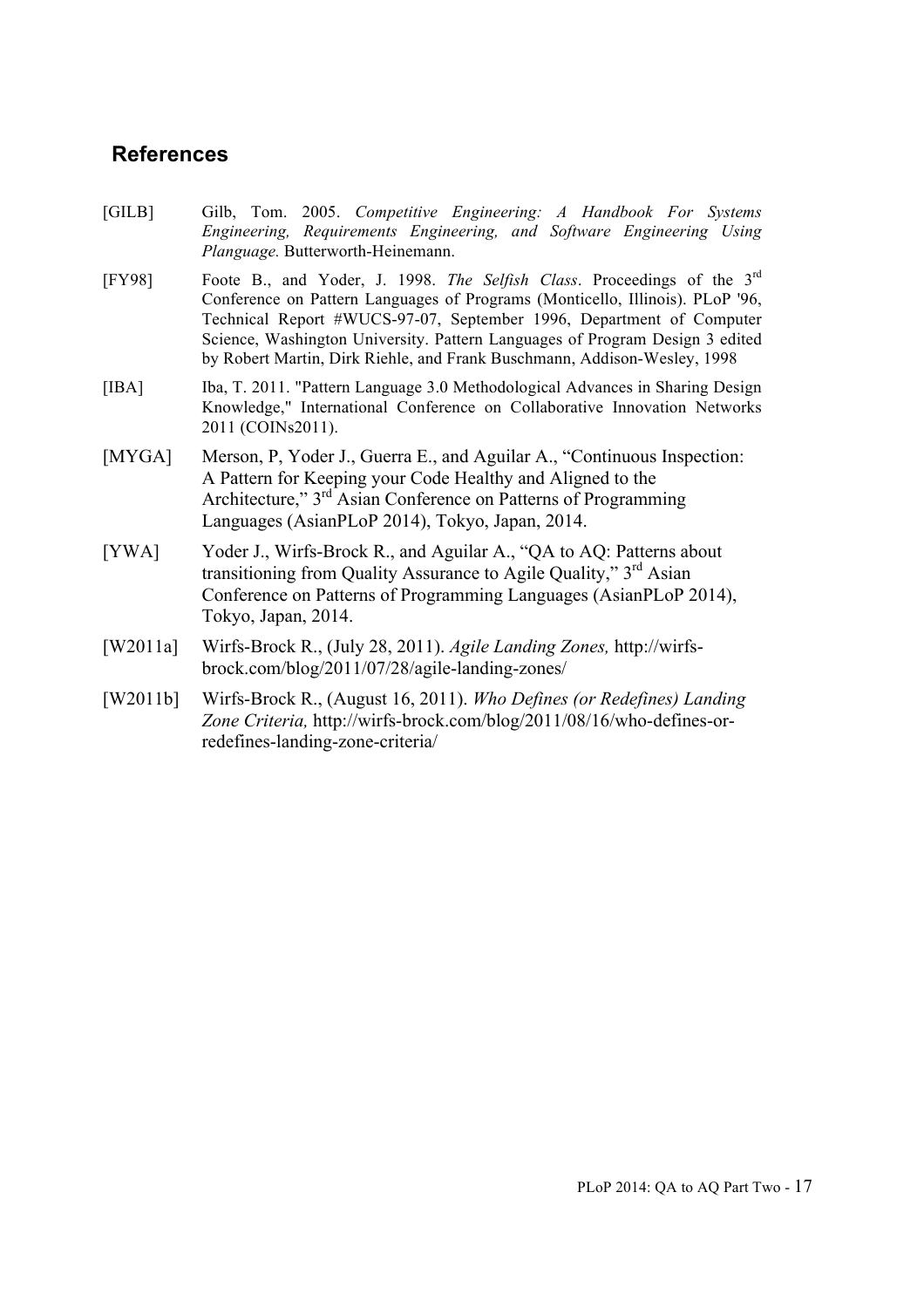# **Appendix**

A previous paper on this topic outlines some core patterns when evolving from traditional quality assurance to being agile at quality [YWA]. We outlined the patterns using patlets. A patlet is a brief description of a pattern, usually one or two sentences. Following is an excerpt from that paper outlining the patlets.

We break our software-related Agile Quality patterns into these categories: fitting quality into your process, identifying system qualities, making qualities visible, and being agile at quality assurance. This paper will outline twentyfour patlets organized into four categories: knowing where quality concerns fit into your process, identifying system qualities, making quality visible, and being agile at quality assurance. We expect to evolve and extend these categories and patterns over time.

Our ultimate goal is to turn all patlets into full-fledged patterns and make a pattern language for action and change useful to software teams who want to become more agile about system quality.

### *Core Patterns*

Central to using these QA patterns is breaking down barriers and knowing where quality concerns fit into your agile process. The following patlets describes these considerations.

| <b>Patlet Name</b> | <b>Description</b>                                                          |
|--------------------|-----------------------------------------------------------------------------|
| Break              | Down Tear down the barriers between QA and the rest of the                  |
| <b>Barriers</b>    | development team. Work towards engaging everyone in the<br>quality process. |
| Integrate Quality  | Incorporate QA into your process including a lightweight                    |
|                    | means for describing and understanding system qualities.                    |

### *Identifying Qualities*

An important but difficult task for software development teams is to identify the important qualities (non-functional requirements) for a system. Quite often system qualities are overlooked or simplified until late in the development process, thus causing time delays due to extensive refactoring and rework of the software design required to correct quality flaws. It is important in agile teams to identify essential qualities and make those qualities visible to the team. The following patlets support identifying the qualities:

| <b>Patlet Name</b>                | <b>Description</b>                                                                                                      |
|-----------------------------------|-------------------------------------------------------------------------------------------------------------------------|
| <b>Find Essential Qualities</b>   | Brainstorm the important qualities that need to be<br>considered and list them for inclusion on the product<br>roadmap. |
| <b>Agile Quality</b><br>Scenarios | Create high-level quality scenarios to examine and<br>understand the important qualities of the system.                 |
| <b>Quality Stories</b>            | Create stories that specifically focus on some measurable                                                               |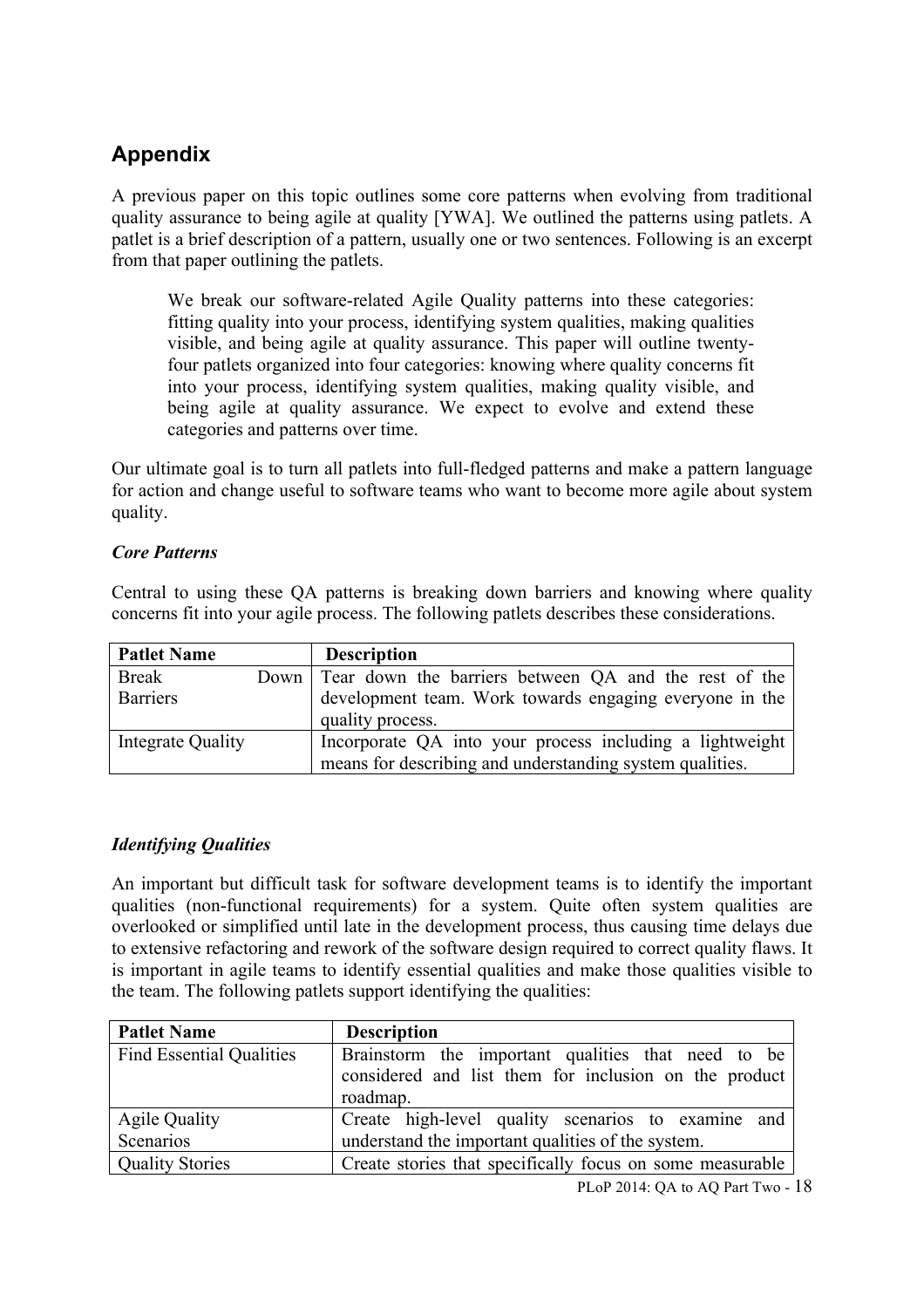|                           | quality of the system that must be achieved.                   |
|---------------------------|----------------------------------------------------------------|
| Measurable                | Specify scale, meter, and values for specific system           |
| <b>System Qualities</b>   | qualities.                                                     |
| <b>Fold-out Qualities</b> | Define specific quality criteria and attach it to a user story |
|                           | when specific, measurable qualities are required for that      |
|                           | specific functionality.                                        |
| Agile Landing Zone        | Define a "landing zone" that defines acceptance criteria       |
|                           | values for important system qualities. Unlike traditional      |
|                           | "landing zones," an agile landing zone is expected to          |
|                           | evolve during product development.                             |
| Recalibrate the           | Readjust landing zone values based<br>ongoing<br>on            |
| Landing Zone              | measurements and benchmarks.                                   |
| Agree on Quality          | Define landing zone criteria for quality attributes that       |
| Targets                   | specify a range of acceptable values: minimally acceptable,    |
|                           | target and outstanding. This range allows developers to        |
|                           | make tradeoffs to meet overall system quality goals.           |

### *Making Qualities Visible*

It is important for team members to know important qualities and have them presented so that the team is aware of them. The following patlets outline ways to make qualities visible:

| <b>Patlet Name</b>             | <b>Description</b>                                              |
|--------------------------------|-----------------------------------------------------------------|
| <b>System Quality</b>          | Define a dashboard that visually integrates and organizes       |
| Dashboard                      | information about the current state of the system's qualities   |
|                                | that are being monitored.                                       |
| <b>System Quality Radiator</b> | Post a display that people can see as they work or walk by      |
|                                | that shows information about system qualities and their         |
|                                | current status without having to ask anyone a question. This    |
|                                | display might show current landing zone values, quality         |
|                                | stories on the current sprint or quality measures that the team |
|                                | is focused on.                                                  |
| Qualify the Roadmap            | Examine a product feature roadmap to plan for when system       |
|                                | qualities should be delivered.                                  |
| Qualify the Backlog            | Create quality scenarios that can be prioritized on a backlog   |
|                                | for possible inclusion during sprints.                          |
| <b>Quality Chart</b>           | Create a chart or listing of the important qualities of the     |
|                                | system and make them visible to the team; possibly on the       |
|                                | agile board.                                                    |